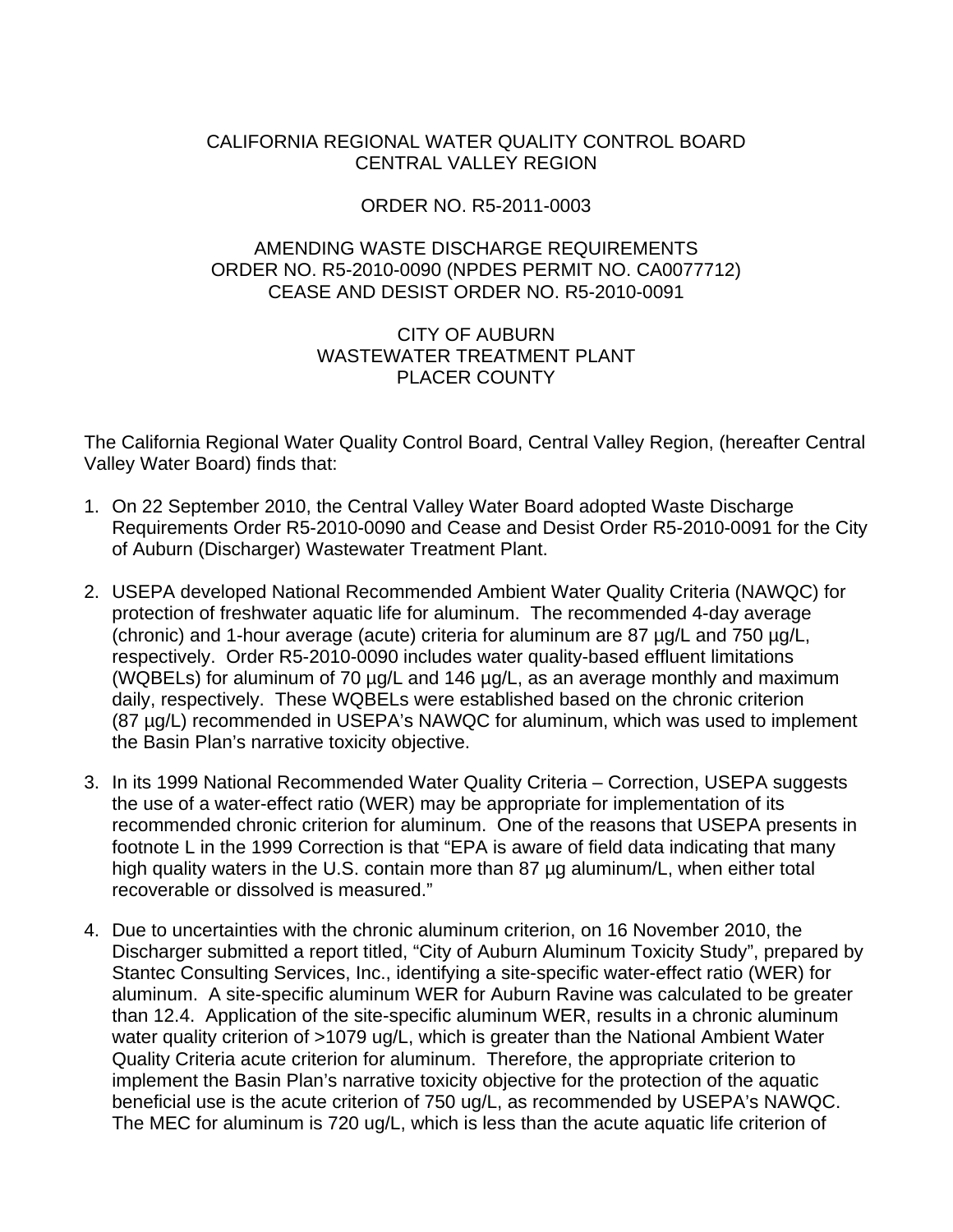750 ug/L. Therefore, there is no reasonable potential to cause or contribute to an exceedance of the Basin Plan's narrative toxicity objective, which ensures protection of the aquatic life beneficial uses. The next most stringent criterion for aluminum is the Department of Public Health Secondary Maximum Contaminant Level of 200 ug/L. The amended final effluent limitation for aluminum is 200 ug/L, implemented as an annual average. The amended aluminum effluent limitation will concurrently be protective of the aquatic life beneficial uses.

- 5. The City of Auburn Aluminum Toxicity Study contains new information regarding a new site-specific water-effect ratio resulting in a revision of the aluminum effluent limitations that is in accordance with federal anti-backsliding regulations. New information that was not available at the time of adoption of Order R5-2010-0090 indicates that the established final aluminum effluent limitations (average monthly effluent limitation of 70 ug/L and maximum daily effluent limitation of 146 ug/L) are overly stringent. The City of Auburn Aluminum Toxicity Study is new information that was not available at the time WDR Order R5-2010- 0090 was adopted. Therefore, changing the effluent limitation for aluminum to 200 ug/L as an annual average is in accordance with federal antibacksliding policies.
- 6. Information regarding a site-specific water-effect ratio of >12.4 and subsequent revision of the final aluminum effluent limitations in Order R5-2010-0090 is in compliance with federal and state antidegradation regulations. This Order amends the monthly average aluminum effluent limitation from 70 ug/L to an annual average effluent limitation of 200 ug/L. Receiving water quality data indicates that the upstream aluminum concentration in Auburn Ravine is 41 ug/L, confirming that the receiving water is in attainment of corresponding water quality objectives. Receiving water quality data also indicates that the downstream aluminum concentration, resulting from the current discharge, is 44 ug/L. A final aluminum effluent limit of 200 ug/L results in a projected downstream aluminum concentration of 52 ug/L, which continues to be within water quality objectives. The Central Valley Water Board finds that allowing some degradation of Auburn Ravine water quality provides a social and economical benefit to the people of the State, and is therefore allowed. WDR Order R5-2010-0090 continues to require the Discharger to implement Best Practicable Treatment and Control (BPTC) measures.
- 7. The Discharger asserts that the Facility can immediately comply with the new final aluminum effluent limitations. Therefore, this Order amends Cease and Desist Order R5-2010-0091 removing the existing compliance schedule pertaining to the final aluminum effluent limitation.
- 8. Issuance of this Order is exempt from the provisions of the California Environmental Quality Act (Public Resources Code section 21000, et seq.), in accordance with CWC section 15321 (a)(2), Title 14, of the California Code of Regulations.
- 9. The Central Valley Water Board has notified the Discharger and interested agencies and persons of its intent to amend Waste Discharge Requirements and the Monitoring Program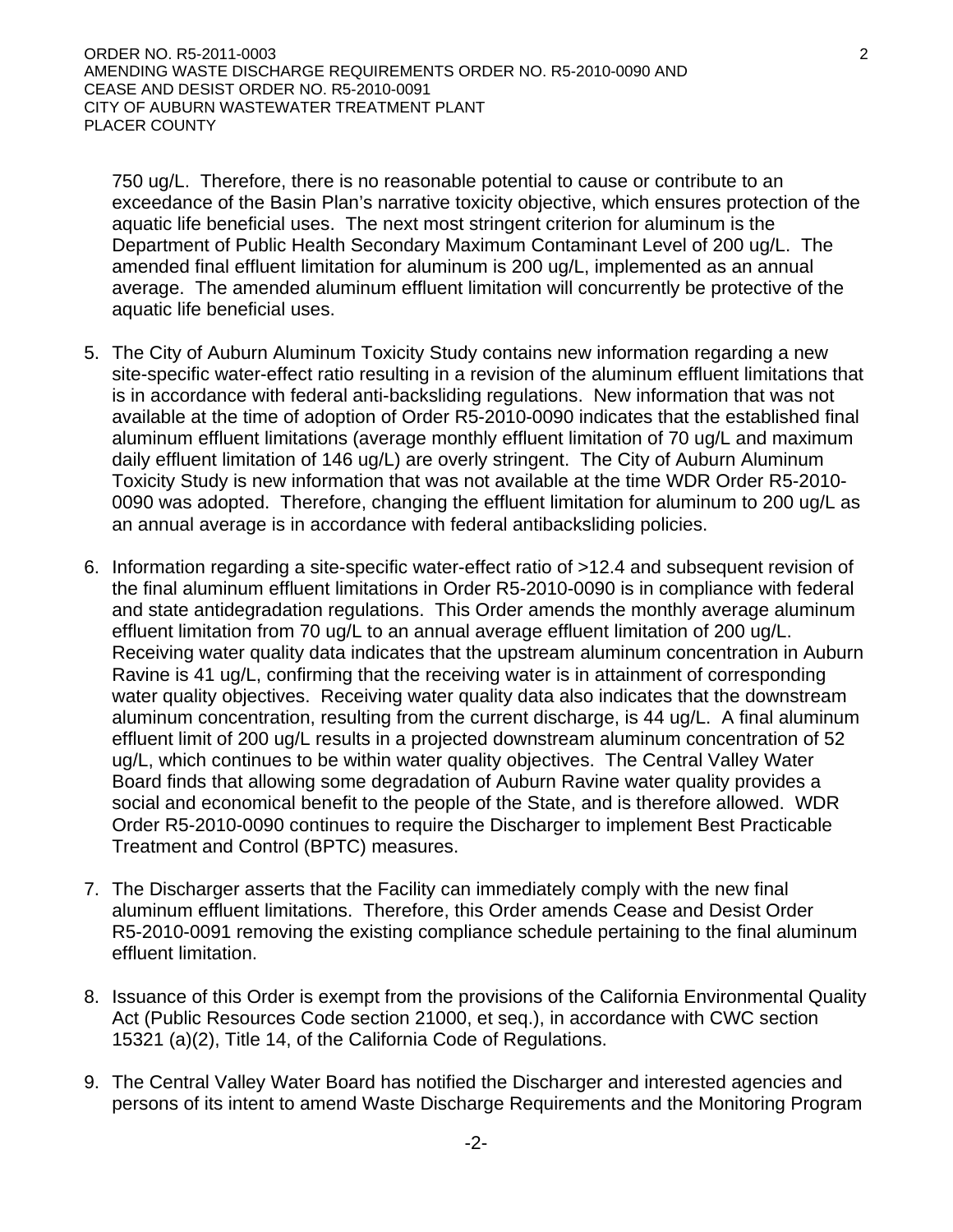Requirements for this discharge and has provided them with an opportunity to submit their written views and recommendations.

10. Any person aggrieved by this action of the Central Valley Water Board may petition the State Water Board to review the action in accordance with CWC section 13320 and California Code of Regulations, title 23, sections 2050 and following. The State Water Board must receive the petition by 5:00 p.m., 30 days after the date that this Order becomes final, except that if the thirtieth day following the date that this Order becomes final falls on a Saturday, Sunday, or state holiday (including mandatory furlough days), the petition must be received by the State Water Board by 5:00 p.m. on the next business day. Copies of the law and regulations applicable to filing petitions may be found on the Internet at: http://www.waterboards.ca.gov/public\_notices/petitions/water\_quality or will be provided upon request.

# **IT IS HEREBY ORDERED THAT:**

Waste Discharge Requirements Order R5-2010-0090 and Cease and Desist Order R5-2010- 0091 (NPDES No. CA0077712) is amended as shown in the following underline/strikeout format. This Order is effective upon adoption.

## **NPDES Permit**

*1. Modify section IV.A.1.a, Table 6 of the Effluent Limitations as follows:* 

## **Table 6. Final Effluent Limitations**

|                                    |              |                           |                   | <b>Effluent Limitations</b> |                                 |                          |
|------------------------------------|--------------|---------------------------|-------------------|-----------------------------|---------------------------------|--------------------------|
| <b>Parameter</b>                   | <b>Units</b> | Average<br><b>Monthly</b> | Average<br>Weekly | Maximum<br>Dailv            | Instantaneous<br><b>Minimum</b> | Instantaneous<br>Maximum |
| <b>Non-Conventional Pollutants</b> |              |                           |                   |                             |                                 |                          |
| Aluminum, Total<br>Recoverable     | µg∕L         | 70                        | $- -$             | 146                         | $-$                             | $- -$                    |

- *2. Add section IV.A.1.k of the Effluent Limitations as follows:* 
	- **k. Aluminum, Total Recoverable.** For a calendar year, the annual average effluent aluminum concentration shall not exceed 200 µg/L.
- *3. Modify the Fact Sheet, Attachment F, section IV.C.2.d.i as follows:* 
	- **i. Aluminum.** USEPA developed National Recommended Ambient Water Quality Criteria (NAWQC) for protection of freshwater aquatic life for aluminum. The recommended 4-day average (chronic) criterion for aluminum is 87 µg/L for waters with a pH of 6.5 to 9.0. USEPA recommends that the ambient criteria are protective of the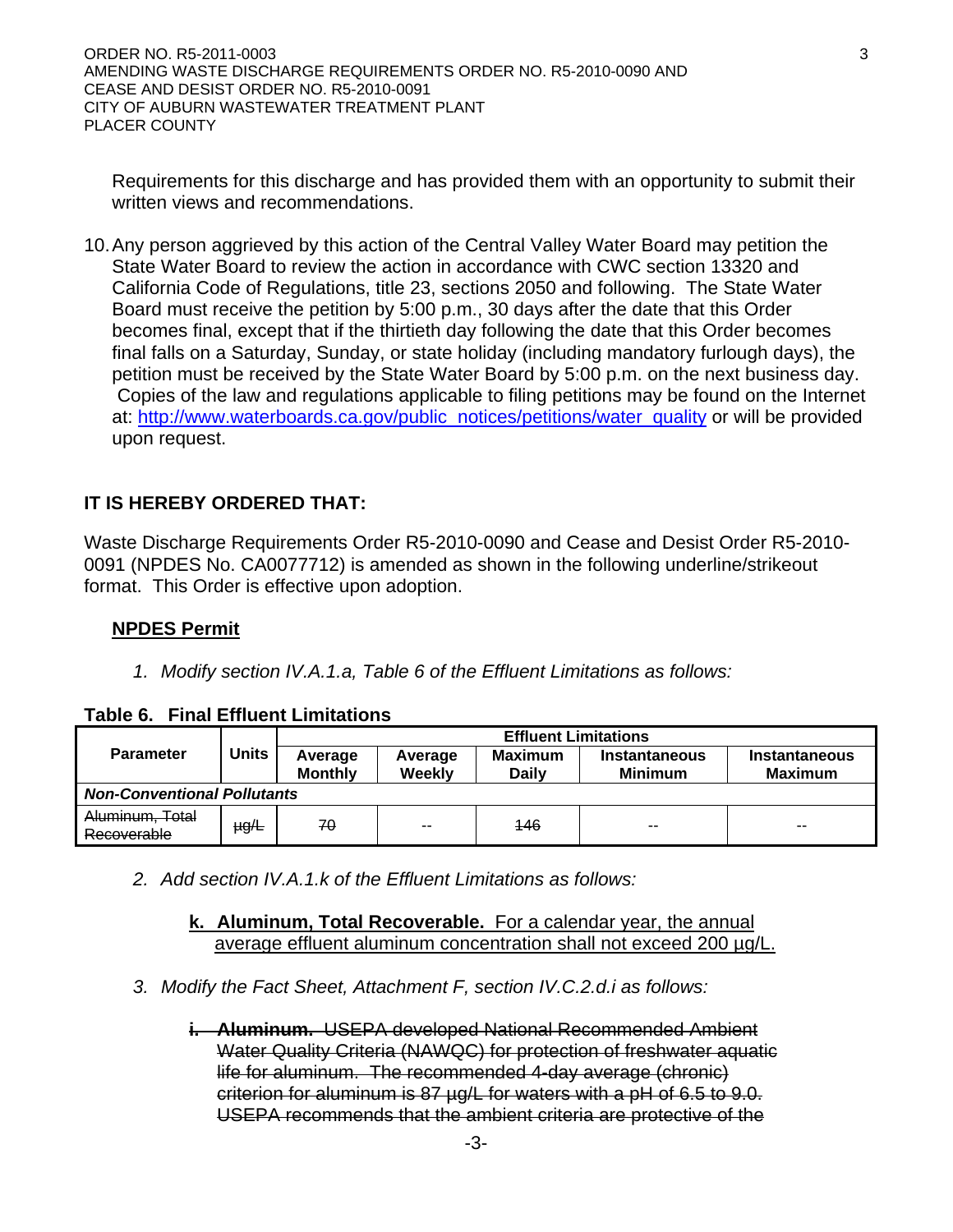aquatic beneficial uses of receiving waters in lieu of site-specific criteria. The chronic criterion of 87 µg/L is based on studies conducted on waters with low pH (6.5 to 6.8 pH units) and hardness  $\left\langle \langle 10 \rangle \right\rangle$  as CaCO<sub>3</sub>). The receiving stream has been measured to have a low hardness—typically between 10 mg/L and 110 mg/L as CaCO3. This condition is supportive of the applicability of the NAWQC chronic criteria for aluminum, according to USEPA's development document. USEPA advises that a WER may be appropriate to better reflect the actual toxicity of aluminum to aquatic organisms.

The Discharger submitted a *City of Auburn Wastewater Treatment Plant Technical Memorandum, Aluminum Water-Effects Ratio Study Initial Results* (ECO:LOGIC) dated 12 July 2010. The Discharger's study followed the *Interim Guidance on Determination and Use of Water-Effect Ratios for Metals*, USEPA, February 1994. Following the guidance, a sampling event was conducted on 15/16 June 2010 to assess ambient conditions and to calculate a freshwater aluminum WER using the primary test species, *Ceriodaphnia dubia*. Results of the toxicity testing showed 100 percent survival at the highest spiked aluminum concentration of 5,000 µg/L. Based on the results of the initial study, the Discharger concluded that a WER for aluminum of >19.3, based on effluent data to represent low-flow, zero-dilution discharge conditions, is applicable to the discharge to Auburn Ravine. Application of a WER of 19.3 to the chronic criterion of 87 µg/L results in a chronic criterion 1,679 µg/L.

USEPA guidance recommends a minimum of three sampling events and confirmation testing using a secondary species. Although the initial testing indicates that application of a WER resulting in a chronic criterion less than the applicable Secondary MCL or acute criterion is unlikely, a complete study with a minimum of three sampling events and confirmation testing using a secondary species is necessary to adjust the chronic criterion. Application of a WER greater than 1 would result in less stringent effluent limitations for aluminum than those contained in the existing Order. Therefore, documentation of consistency with State and federal antidegradation and antibacksliding policies must be provided in addition to a complete WER study. A reopener has been included in section VI.C.1.e of this Order to modify effluent limitations for aluminum based on submission of a complete WER study and satisfaction of State and federal antidegradation and anti-backsliding policies.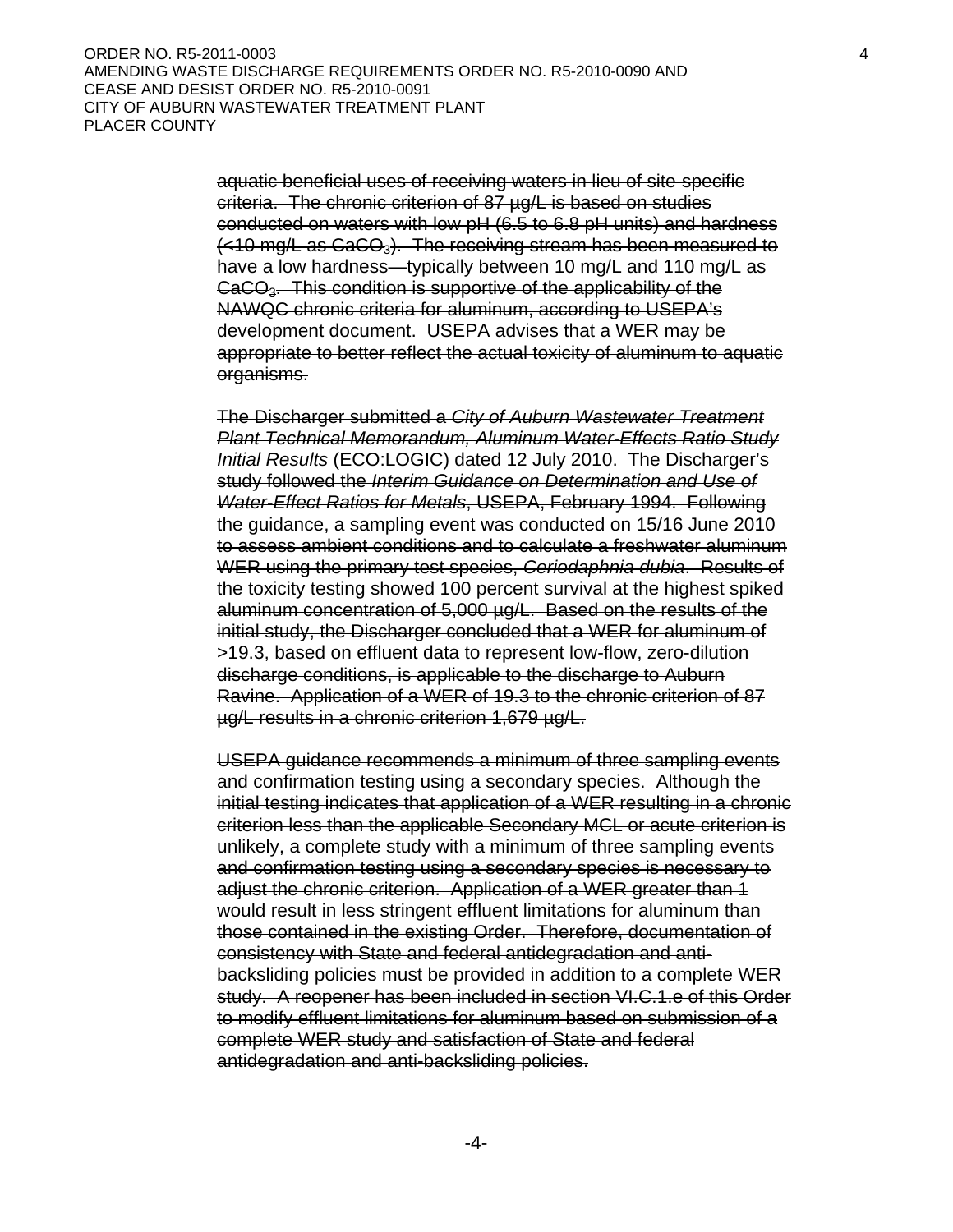*4. Modify the Fact Sheet, Attachment F, section IV.C.3.d.i as follows:* 

#### **i. Aluminum**

**(a) WQO.** USEPA developed National Recommended Ambient Water Quality Criteria (NAWQC) for protection of freshwater aquatic life for aluminum. The recommended 4-day average (chronic) and 1-hour average (acute) criteria for aluminum are 87 µg/L and 750 µg/L, respectively, for waters with a pH of 6.5 to 9.0. USEPA recommends that the ambient criteria are protective of the aquatic beneficial uses of receiving waters in lieu of site-specific criteria. The most stringent of these criteria, the chronic criterion of 87 ug/L, is based on studies conducted on waters with low pH (6.5 to 6.8 pH units) and hardness  $\left\langle \langle 10 \rangle \right\rangle$  as CaCO<sub>3</sub>). The upstream receiving water pH ranged from 6.3 to 7.4. The upstream receiving stream has been measured to have a low hardness—typically between 10 mg/L and 110 mg/L as  $CaCO<sub>3</sub>$ . In its 1999 National Recommended Water Quality Criteria – Correction, USEPA suggests the use of a water-effect ratio (WER) may be appropriate for implementation of its recommended chronic criterion for aluminum. One of the reasons that USEPA presents in footnote L in the 1999 Correction is that "EPA is aware of field data indicating that many high quality waters in the U.S. contain more than 87 ug aluminum/L, when either total recoverable or dissolved is measured."This condition is supportive of the applicability of the NAWQC chronic criteria for aluminum, according to USEPA's development document.

Due to uncertainties with the NAWQC chronic criterion, the Discharger conducted studies to evaluate the toxicity of aluminum in Auburn Ravine. In June 2010, the Discharger began an Aluminum Water-Effect Ratio (WER) Study using USEPA's *Interim Guidance on Determination and Use of Water-Effect Ratios for Metals.* Toxicity tests were conducted using a range of dilutions from 100 percent effluent to 100 percent laboratory water. The test species was *Cerodaphnia dubia.* 100 percent survival was observed at every aluminum concentration up to 5,000 ug/L. In October 2010, the Discharger continued the Aluminum WER study using 100 percent Auburn Ravine water ranging to 100 percent lab water. The test species were *Cerodaphnia dubia* and Rainbow Trout*. Cerodaphnia dubia* was the more sensitive test species On 16 November 2010, the Discharger submitted a report titled "City of Auburn Aluminum Toxicity Study", that presented information that may be used to develop a site-specific water-effect ratio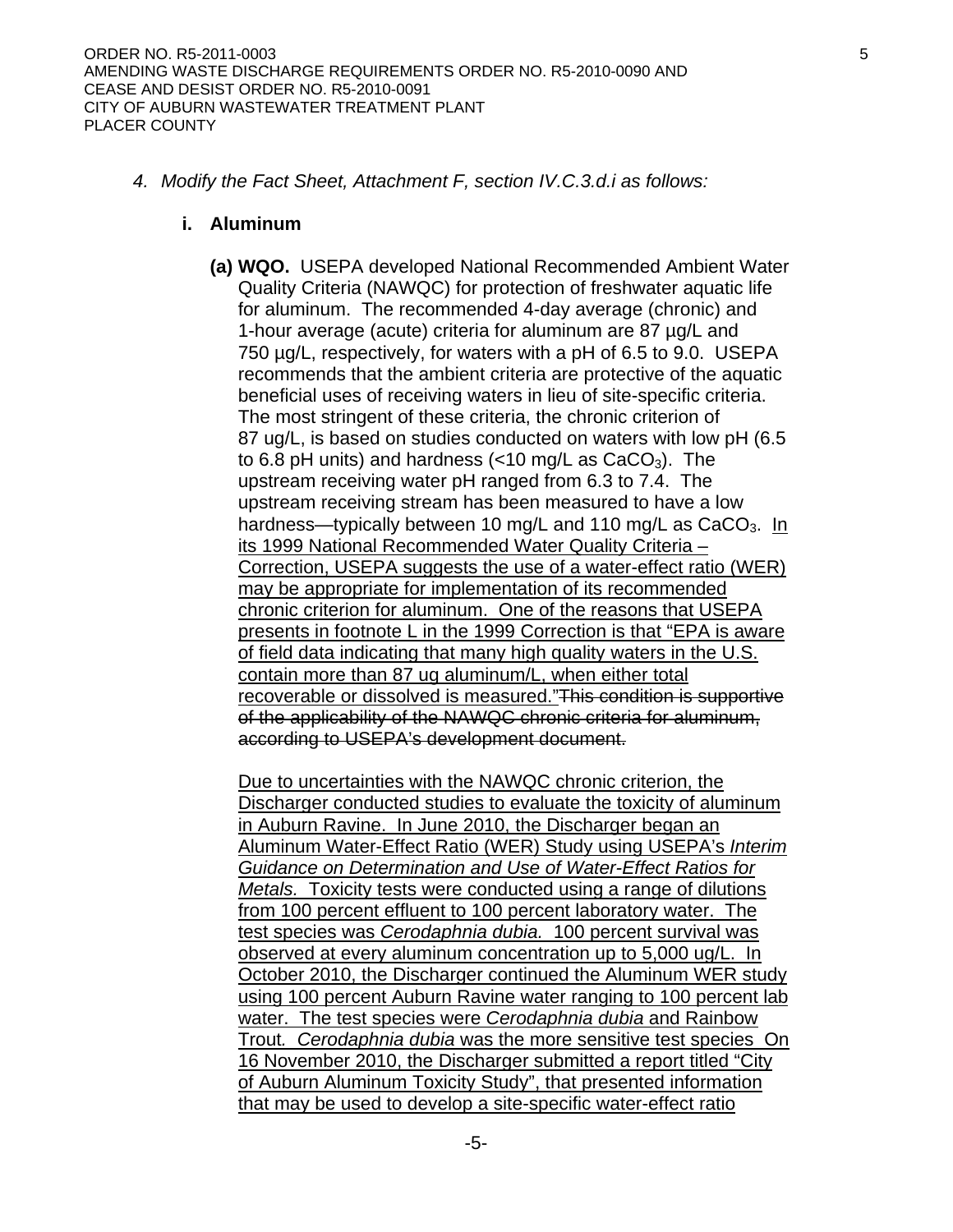<span id="page-5-0"></span>(WER) for aluminum. A site-specific aluminum WER for Auburn Ravine was calculated to be >12.4. The study showed that aluminum concentrations in excess of 5,000 ug/L had no significant effects on the tested species<sup>[1](#page-5-0)</sup>. Application of the sitespecific aluminum WER results in a chronic aluminum water quality criterion of >1079 ug/L. The Aluminum Toxicity Study completed to date demonstrated that aluminum concentrations exceeding 5,000 ug/L had no significant effects on the tested species.

The City of Auburn Aluminum Toxicity Study followed USEPA's Interim Guidance on Determination and Use of Water-Effect Ratios for Metals, USEPA, February 1994. No significant effects were shown in samples containing extremely high aluminum concentrations, so only one testing event was conducted after consultation with Central Valley Water Board staff. This means that a complete WER study was not performed. However, the information provided in the City of Auburn Aluminum Toxicity Study is sufficient for use in interpreting the Basin Plan's narrative toxicity objective. The Aluminum Toxicity Study indicates that a WER of >12.4 applied to the NAWQC is protective of aquatic life in the Auburn Ravine. Implementing a WER of >12.4 to the 87 ug/L chronic criterion results in a chronic aquatic life criterion of >1078.8 ug/L. The Aluminum Toxicity Study did not evaluate the acute criterion, therefore, the appropriate criterion to implement the Basin Plan's narrative toxicity objective for the protection of the aquatic beneficial use is the acute criterion of 750 ug/L, as recommended by USEPA's NAWQC. In this instance, the most stringent water quality objective for aluminum is the Department of Public Health's Secondary Maximum Contaminant Level (MCL) of 200 ug/L. Based on the site-specific evaluation of the effluent data, implementation of the 200 ug/L MCL will be protective of aquatic life and human health beneficial uses.

**(b) RPA Results.** With an MEC of 720 ug/L and a maximum background receiving water aluminum concentration of 76 ug/L, there is no reasonable potential to cause or contribute to an exceedance of the Basin Plan's narrative toxicity objective implemented using the acute criterion recommended by USEPA's NAWQC. Furthermore, statistical analysis of the data revealed that the 99.9<sup>th</sup> percentile of the data set was  $639.1$  ug/L, which

 $\overline{a}$ 

 $1$  In fact, no significant effects were experienced in any test up to the maximum aluminium concentration. This is the reason for establishing the WER as greater than 12.4.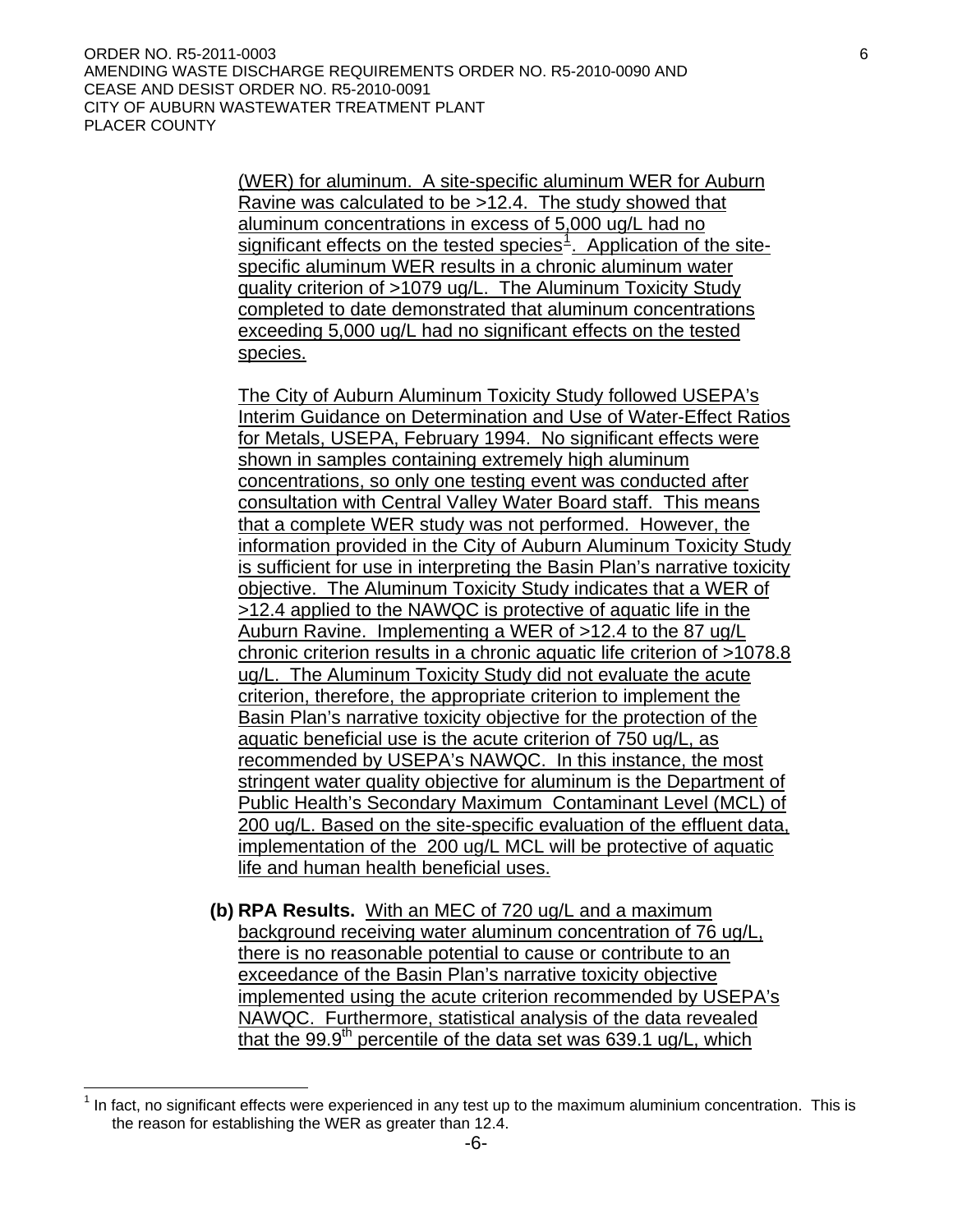also does not exceed the acute criterion of 750 ug/L. Therefore, effluent limitations based on USEPA's NAWQC are not necessary.

The maximum annual average receiving water and effluent concentrations were used to evaluate reasonable potential to exceed the Basin Plan's narrative chemical constituents objective for the protection of the MUN beneficial use, which is implemented using the Secondary MCL. Based on input from DPH and the fact that MCLs are designed to protect human health over long exposure periods, the maximum annual average concentrations are appropriate. The MEC for aluminum was 720 ug/L. The maximum annual average effluent concentration was 232 µg/L, which was observed during the 2008 calendar year. Background receiving water monitoring for aluminum is not available. Therefore, aluminum in the discharge has a reasonable potential to cause or contribute to an in-stream excursion above the Basin Plan's narrative toxicity objective chemical constituents objective for the protection of the MUN beneficial use. Therefore, effluent limitations based on the Secondary MCL are necessary.

- **(c) WQBELs.** This Order contains a final annual average effluent limitation AMEL and maximum daily effluent limitation (MDEL) for aluminum as shown in Table F-9 of this Fact Sheet based on protection of the Basin Plan's narrative toxicity objective chemical constituents objective for the protection of the MUN beneficial use.
- **(d) Plant Performance and Attainability.** Analysis of the effluent data shows that the effluent calendar annual average aluminum concentration only exceeded 200 MEC of 720 µg/L is greater than applicable WQBELs. once in the past six years (2005-2010), therefore, the Discharger asserts that the Facility is able to immediately comply with the final aluminum effluent limitation and has not requested a compliance schedule.CDO No. R5-2008-0010 provides a compliance schedule to achieve compliance with the final effluent limitations for aluminum by 16 March 2011. Consistent with CDO No. R5-2008-0010, a compliance time schedule for compliance with the aluminum effluent limitations is established in CDO No. R5-2010-XXXX, with compliance with final effluent limitations required by 16 March 2011, in accordance with CWC section 13300, that requires preparation and implementation of a pollution prevention plan in compliance with CWC section 13263.3.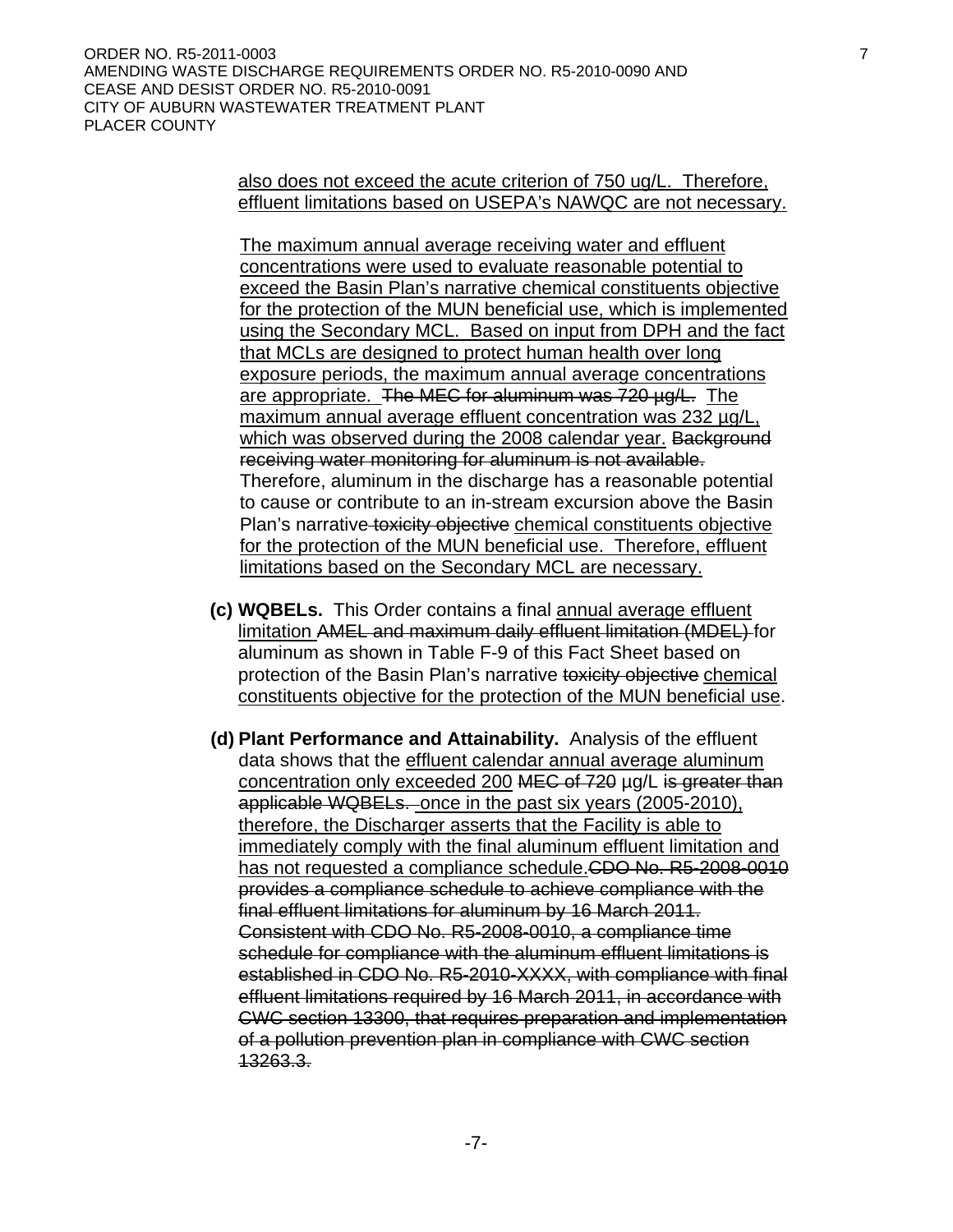## *5. Modify the Fact Sheet, Attachment F, section IV.D, Table F-9 as follows:*

## **D. Final Effluent Limitations**

|                                    |                                           |          | <b>Effluent Limitations</b> |         |                                 |                                        |                               |  |  |  |  |  |
|------------------------------------|-------------------------------------------|----------|-----------------------------|---------|---------------------------------|----------------------------------------|-------------------------------|--|--|--|--|--|
| <b>Parameter</b>                   | <b>Units</b><br>Average<br><b>Monthly</b> |          | Average<br>Weekly           |         | Instantaneous<br><b>Minimum</b> | <b>Instantaneous</b><br><b>Maximum</b> | Basis <sup>1</sup>            |  |  |  |  |  |
| <b>Non-Conventional Pollutants</b> |                                           |          |                             |         |                                 |                                        |                               |  |  |  |  |  |
| Aluminum,<br>Total<br>Recoverable  | $\mu$ g/L                                 | 70200 10 | $\sim$ $\sim$               | $146 -$ | $- -$                           | $-$                                    | <b>NAWQGSEC</b><br><b>MCL</b> |  |  |  |  |  |

## **Table F-9. Summary of Final Effluent Limitations**

Applied as an annual average effluent limitation.

*6. Modify the Fact Sheet, Attachment F, section IV.D.2 as follows:* 

# **2. Averaging Periods for Effluent Limitations**

40 CFR 122.45 (d) requires average weekly and average monthly discharge limitations for publicly owned treatment works (POTWs) unless impracticable. However, for toxic pollutants and pollutant parameters in water quality permitting, USEPA recommends the use of a maximum daily effluent limitation in lieu of average weekly effluent limitations for two reasons. "*First, the basis for the 7-day average for POTWs derives from the secondary treatment requirements. This basis is not related to the need for assuring achievement of water quality standards. Second, a 7-day average, which could comprise up to seven or more daily samples, could average out peak toxic concentrations and therefore the discharge's potential for causing acute toxic effects would be missed.*" (TSD, pg. 96) This Order utilizes MDELs in lieu of average weekly effluent limitations for aluminum, ammonia, chlorodibromomethane, dichlorobromomethane, and lead as recommended by the TSD for the achievement of water quality standards and for the protection of the beneficial uses of the receiving stream. Furthermore, for BOD5, TSS, pH, chlorine residual, and total coliform organisms, weekly average effluent limitations have been replaced or supplemented with effluent limitations utilizing shorter averaging periods. The rationale for using shorter averaging periods for these constituents is discussed in section IV.C.3 of this Fact Sheet.

This Order includes a final annual average effluent limitation for aluminum of 200 ug/L. Secondary MCLs are drinking water standards contained in Title 22 of the California Code of Regulations. Title 22 requires compliance with these standards on an annual average basis, when sampling at least quarterly. Since it is necessary to determine compliance on an annual average basis, it is impracticable to calculate average weekly and average monthly effluent limitations.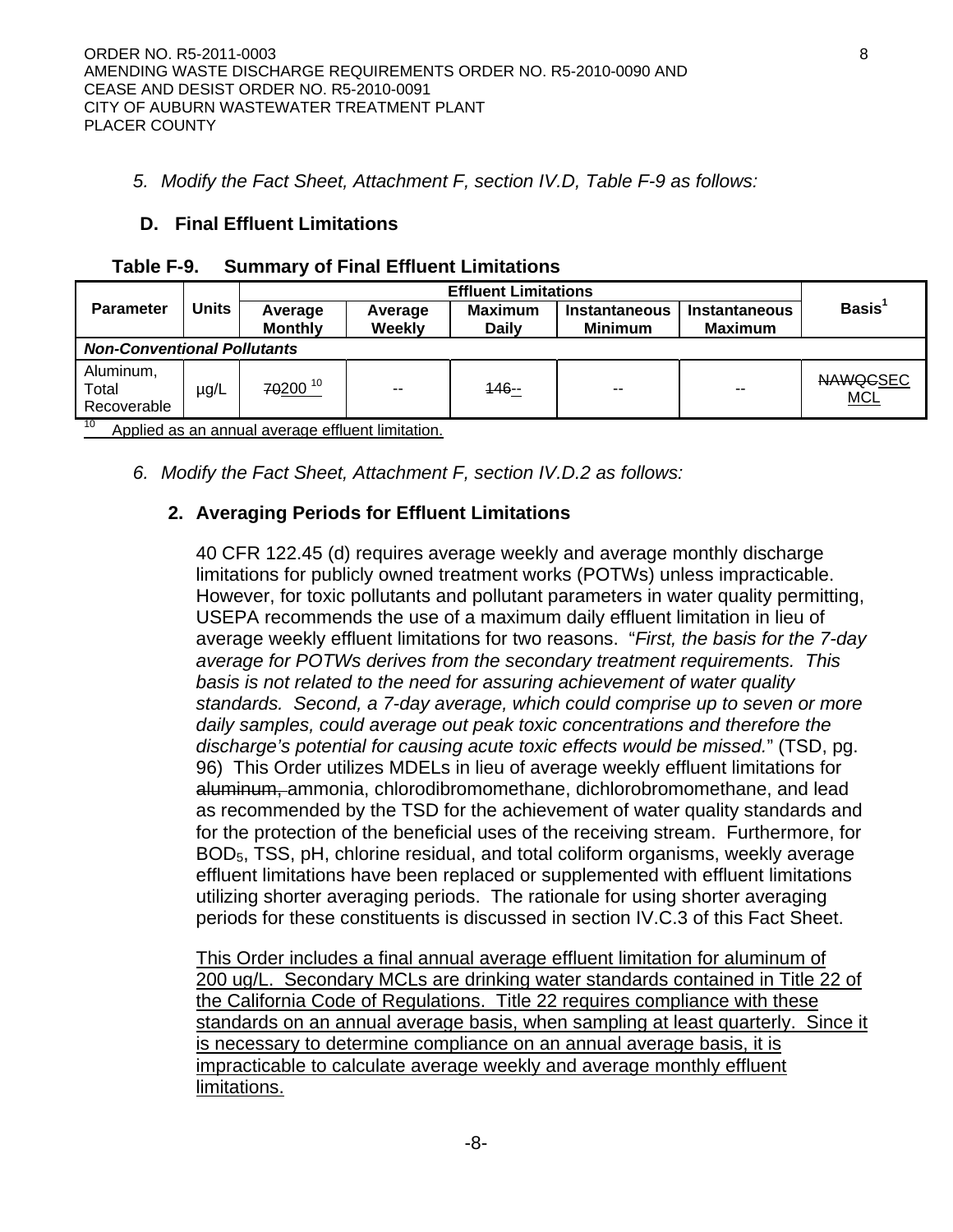#### *7. Modify the Fact Sheet, Attachment F, section IV.D.3 as follows:*

#### **3. Satisfaction of Anti-Backsliding Requirements**

The CWA specifies that a revised permit may not include effluent limitations that are less stringent than the previous permit unless a less stringent limitation is justified based on exceptions to the anti-backsliding provisions contained in CWA sections 402(o) or 303(d)(4), or, where applicable, 40 CFR 122.44(l).

The effluent limitations in this Order are at least as stringent as the effluent limitations in the existing Order, with the exception of effluent limitations for aluminum, chloroform, copper, methyl tertiary butyl ether, methylene blue active substances, nickel, oil and grease, persistent chlorinated hydrocarbon pesticides (except beta-endosulfan, endrin aldehyde, and heptachlor), settleable solids, silver, and zinc. The effluent limitations for these pollutants have been relaxed or have not been retained from Order No. R5-2005-0030. Based on updated monitoring data and a new site-specific Aluminum Toxicity Study for aluminum, there is no reasonable potential to cause or contribute to an exceedance of the Basin Plan's narrative toxicity objective. Therefore, the existing monthly average effluent limitation of 70 ug/L and maximum daily effluent limitation of 146 ug/L are removed from this Order. Reasonable potential to cause or contribute to an exceedance of water quality objectives was evaluated using the Secondary MCL of 200 ug/L, resulting in the addition of an annual average effluent limitation for protection of human health and aquatic life. Based on updated monitoring data and new information that was not available at the time Order No. R5-2005-0030 or R5-2010-0090 were was issued, these parameters do not the effluent exhibits reasonable potential to cause or contribute to an exceedance of the Secondary MCL as the most stringent water quality objectives in the receiving water. Relaxation and Rremoval of the aluminum effluent limitations WQBELs in the previous permit is in accordance with CWA sections 303(d)(4) and 402(o), which allow for the removal relaxation of WQBELs for attainment waters where antidegradation requirements are satisfied. Removal of the WQBELs is based on new information that was not available at the time of adoption of Order R5- 2010-0090, and is consistent with the antidegradation provisions of 40 CFR 131.12 and State Water Board Resolution No. 68-16. Therefore, the modifications to these effluent limitations do not violate anti-backsliding requirements.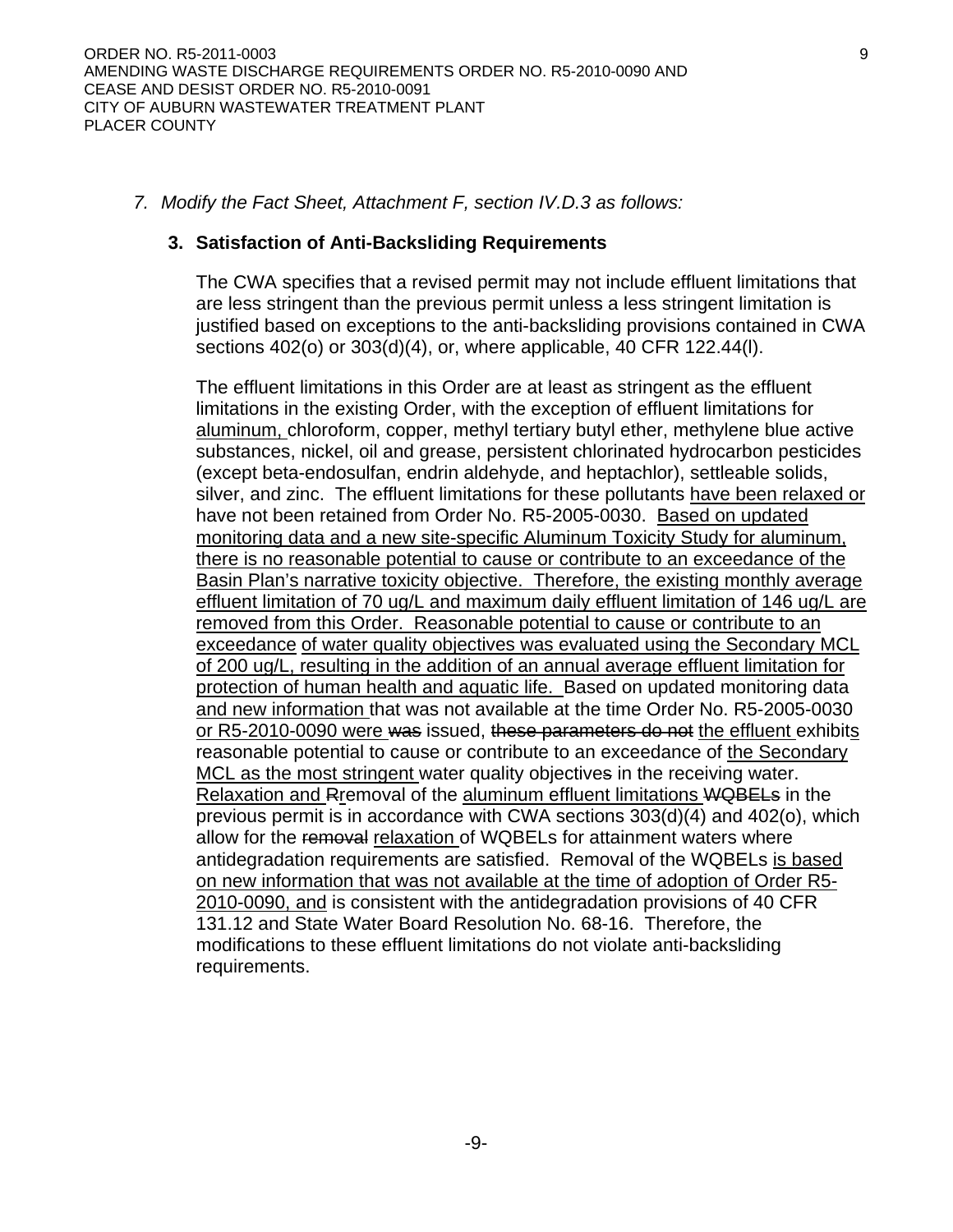ORDER NO. R5-2011-0003 10 AMENDING WASTE DISCHARGE REQUIREMENTS ORDER NO. R5-2010-0090 AND CEASE AND DESIST ORDER NO. R5-2010-0091 CITY OF AUBURN WASTEWATER TREATMENT PLANT PLACER COUNTY

*8. Modify Attachment G as follows:* 

## **ATTACHMENT G – SUMMARY OF REASONABLE POTENTIAL ANALYSIS**

| <b>Constituent</b>                    | <b>Units</b> | <b>MEC</b> |           |       | <b>CMC</b> | CCC                              | Water & Org | Org. Only | <b>Basin Plan</b> | <b>MCL</b> | Reasonable<br><b>Potential</b> |
|---------------------------------------|--------------|------------|-----------|-------|------------|----------------------------------|-------------|-----------|-------------------|------------|--------------------------------|
| <b>Total Recoverable</b><br>Aluminum. | $\mu q/L$    | 720        | <b>NA</b> | 87200 | 750        | 1079 <del>87<sup>*</sup>--</del> | --          | $- -$     | $- -$             | 200        | Yes                            |

*9. Modify Attachment H as follows:* 

## **ATTACHMENT H – CALCULATION OF WQBELS**

|                                |              |     | <b>Most Stringent</b><br><b>Criteria</b> |          |             | <b>Human Health</b><br>Calculations <sup>1</sup> |                  |             |                              |     |                  | <b>Aquatic Life Calculations'</b> |               |                    |                       |        |                               |                        |             | <b>Final</b><br>Limitations |
|--------------------------------|--------------|-----|------------------------------------------|----------|-------------|--------------------------------------------------|------------------|-------------|------------------------------|-----|------------------|-----------------------------------|---------------|--------------------|-----------------------|--------|-------------------------------|------------------------|-------------|-----------------------------|
| <b>Parameter</b>               | <b>Units</b> | 퐆   | <b>CMC</b>                               | ပ<br>ပ္ပ | 쁘<br>2<br>ш | Ξ<br>ш<br>Ω<br>§ ≩                               | ÷<br><b>MDEL</b> | 은<br>ပ<br>ш | ব<br>Φ<br>ပ္မ<br>ultipl<br>Σ | ៖   | ≅<br>ă<br>ပ<br>ш | chronic<br>ultipl<br>ш<br>Σ       | <u>ي</u><br>a | <b>i</b><br>Φ<br>۰ | 5<br>ö<br>ᅙ<br>3<br>Σ | ш<br>Σ | ႙ၟ<br>亜<br>ᅙ<br>$-$<br>5<br>Σ | ш<br>$\mathbf{a}$<br>Σ | <b>AMEL</b> | <b>MDEL</b>                 |
| Aluminum, Total<br>Recoverable | $\mu g/L$    | 200 | 750                                      | 87       | 200         | 2.08                                             | 415              | 750         | 0.30                         | 226 | 87               | 0.54                              | 44            | 44                 | 4.60                  | 70     | 3.32                          | 146                    | 70          | 446                         |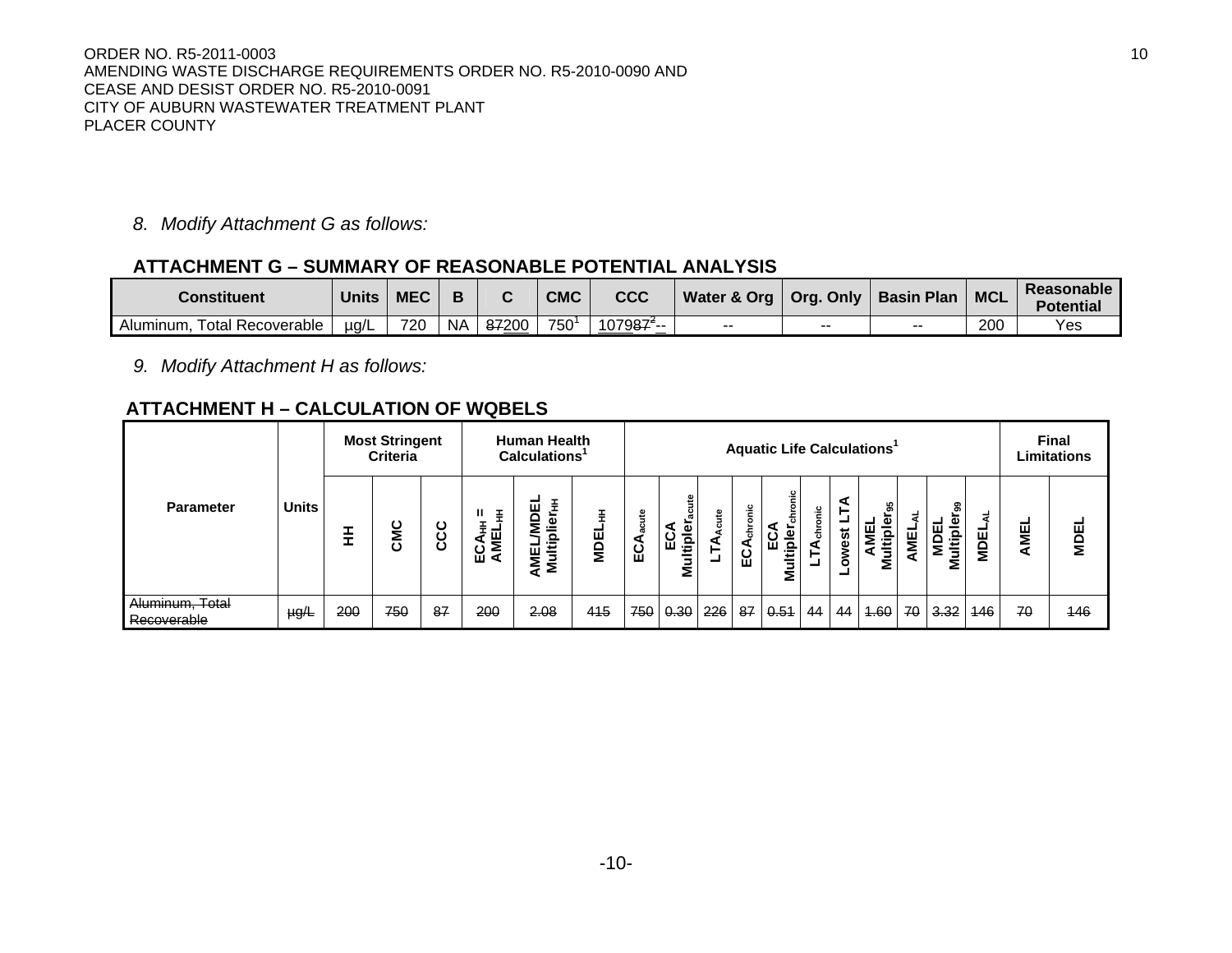## **Cease and Desist Order**

- *1. Modify Finding 2 as follows:* 
	- 2. Order No. R5-2005-0030 included final effluent limitations for aluminum, ammonia, nitrate plus nitrite, and nitrite which required, in part:

|                                                |         | Average        | Average        | Average      | Average        |
|------------------------------------------------|---------|----------------|----------------|--------------|----------------|
| <b>Constituents</b>                            | Units   | <b>Monthly</b> | 4-Day          | <b>Daily</b> | 1-Hour         |
| Aluminum'                                      | µg∕L    | 71             | $\sim$         | -140         | -              |
|                                                | lbs/day | <u>0.99</u>    | <b>Section</b> | 2.0          | <b>Service</b> |
| Acid-soluble or total<br>וטוס וט טועוטוסט ווטו |         |                |                |              |                |

*<sup>2</sup> Based upon a design treatment capacity of 1.67 mgd [x µg/l X (1 mg/1000 µg) X 8.345 X 1.67 mgd = <sup>y</sup> lbs/day] <sup>3</sup>*

*Based upon a design treatment capacity of 1.67 mgd (x mg/l X 8.345 X 1.67 mgd = y lbs/day)* 

 *The mass limit (lb/day) for ammonia shall be equal to the concentration limit (from Attachments) multiplied by the design flow of 1.67 mgd and the unit conversion factor of 8.345 (see footnote 2 for equation).* 

- *2. Modify Finding 5 as follows:* 
	- 5. CDO No. R5-2005-0031 included a schedule for achieving compliance with the effluent limitations for aluminum, ammonia, nitrate plus nitrite, and nitrite by 1 December 2009.
- *3. Modify Finding 7 as follows:* 
	- 7. On 22 September 2010, the Central Valley Water Board adopted Order No. R5-2010-0090 rescinding Order No. R5-2005-0030 and prescribing renewed WDRs for the Facility. Order No. R5 2010-0090 section IV.A.1.a contains Final Effluent Limitations for Discharge Point No. 001 which read, in part, as follows:

*"Table 6. Final Effluent Limitations* 

|                                    |              | <b>Effluent Limitations</b> |                   |                  |                                        |                                               |  |  |  |  |  |
|------------------------------------|--------------|-----------------------------|-------------------|------------------|----------------------------------------|-----------------------------------------------|--|--|--|--|--|
| <b>Parameter</b>                   | <b>Units</b> | Average<br><b>Monthly</b>   | Average<br>Weekly | Maximum<br>Daily | <i><b>Instantaneous</b></i><br>Minimum | <i><b>Instantaneous</b></i><br><b>Maximum</b> |  |  |  |  |  |
| <b>Non-Conventional Pollutants</b> |              |                             |                   |                  |                                        |                                               |  |  |  |  |  |
| Aluminum, Total<br>Recoverable     | $\mu g/L$    | 70                          | --                | 446              | $\sim$                                 | --                                            |  |  |  |  |  |

- *4. Modify Finding 9 as follows:* 
	- 9. The Central Valley Water Board finds that the Discharger is not able to consistently comply with the effluent limitations for aluminum, ammonia, chlorodibromomethane, dichlorobromomethane, nitrate plus nitrite, and nitrite. The schedules for completing the actions necessary to achieve full compliance exceed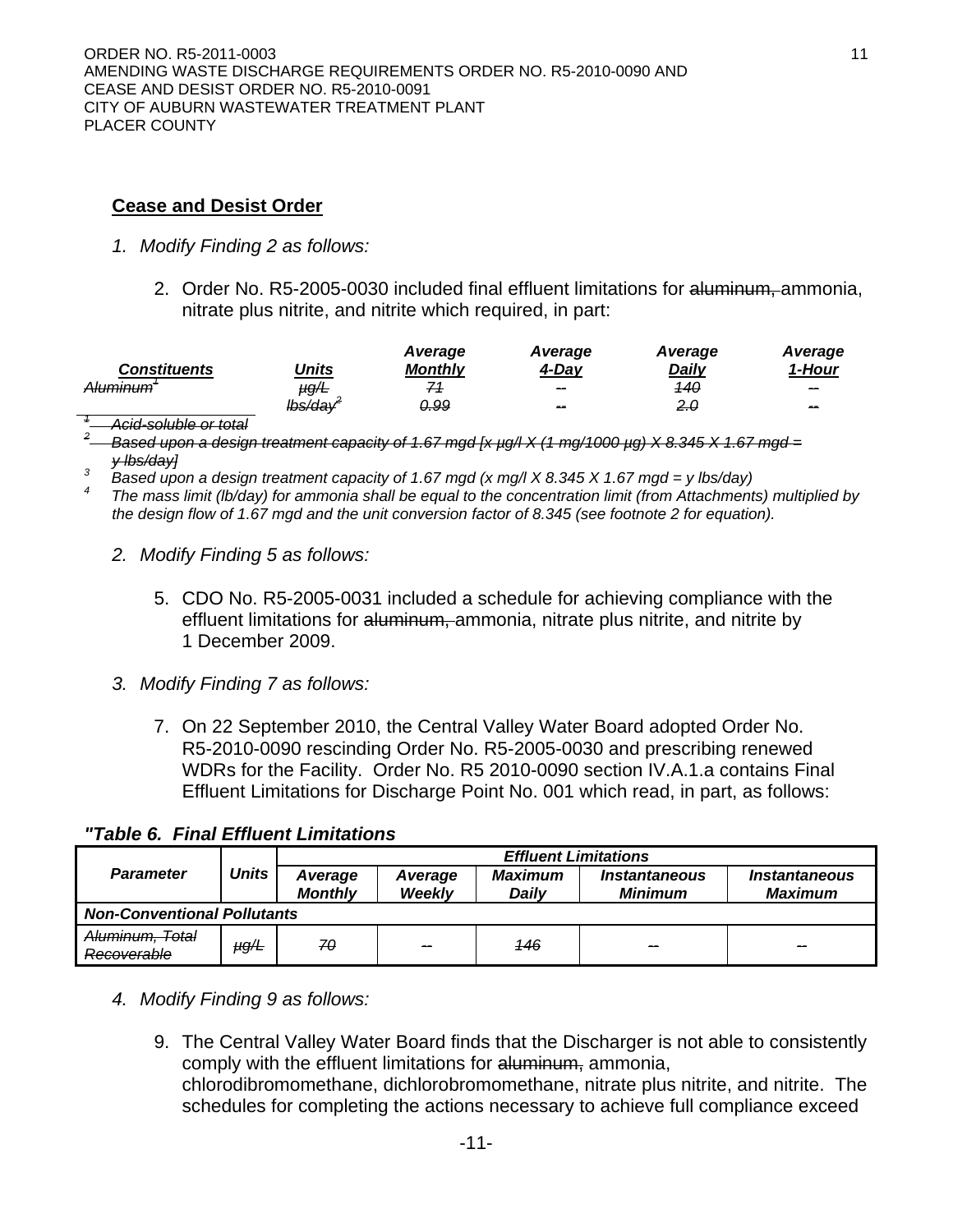the adoption date of this Order. Additional time is necessary to provide the necessary treatment to comply with the requirements of Order No. R5-2010-0090. New time schedules are necessary in a CDO for all the constituents listed above. These limitations were new requirements that became applicable to the Order after the effective date of adoption of the WDRs, and after 1 July 2000, for which new or modified control measures are necessary in order to comply with the limitation, and the new or modified control measures cannot be designed, installed, and put into operation within 30 calendar days.

- *5. Modify Finding 10 as follows:* 
	- 10. Immediate compliance with the effluent limitations for aluminum, ammonia, chlorodibromomethane, dichlorobromomethane, nitrate plus nitrite, and nitrite is not possible or practicable. The Clean Water Act and the California Water Code authorize time schedules for achieving compliance.

Consistent with CDO No. R5-2008-0010, the Regional Water Board is providing no later than 16 March 2011 for the Discharger to comply with the requirements for aluminum, chlorodibromomethane, dichlorobromomethane, nitrate plus nitrite, and nitrite.

- *6. Modify Finding 15 as follows:* 
	- 15. Because CDO Nos. R5-2005-0031 and R5-2008-0010 provided the Discharger with five years to comply with effluent limitations for aluminum, nitrate plus nitrite, and nitrite, the exception from mandatory minimum penalties pursuant to CWC section 13385(j)(3) does not apply for these parameters. Pursuant to CWC section 13263.3(d)(1)(D), this Order requires the Discharger to update and implement the existing pollution prevention plans for these parameters.
- *7. Modify Finding 17 as follows:* 
	- 17. The compliance time schedule in this Order includes interim effluent limitations for aluminum, ammonia, chlorodibromomethane, dichlorobromomethane, nitrate plus nitrite, and nitrite. In developing the interim limitations for aluminum, chlorodibromomethane, dichlorobromomethane, nitrate plus nitrite, and nitrite, where there are 10 sampling data points or more, sampling and laboratory variability is accounted for by establishing interim limits that are based on normally distributed data where 99.9 percent of the data points will lie within 3.3 standard deviations of the mean (Basic Statistical Methods for Engineers and Scientists, Kennedy and Neville, Harper and Row, 3rd Edition, January 1986). Where actual sampling shows an exceedance of the proposed mean plus 3.3-standard deviation interim limit, the maximum detected concentration has been established as the interim limitation. In developing the interim limitations, when there are less than 10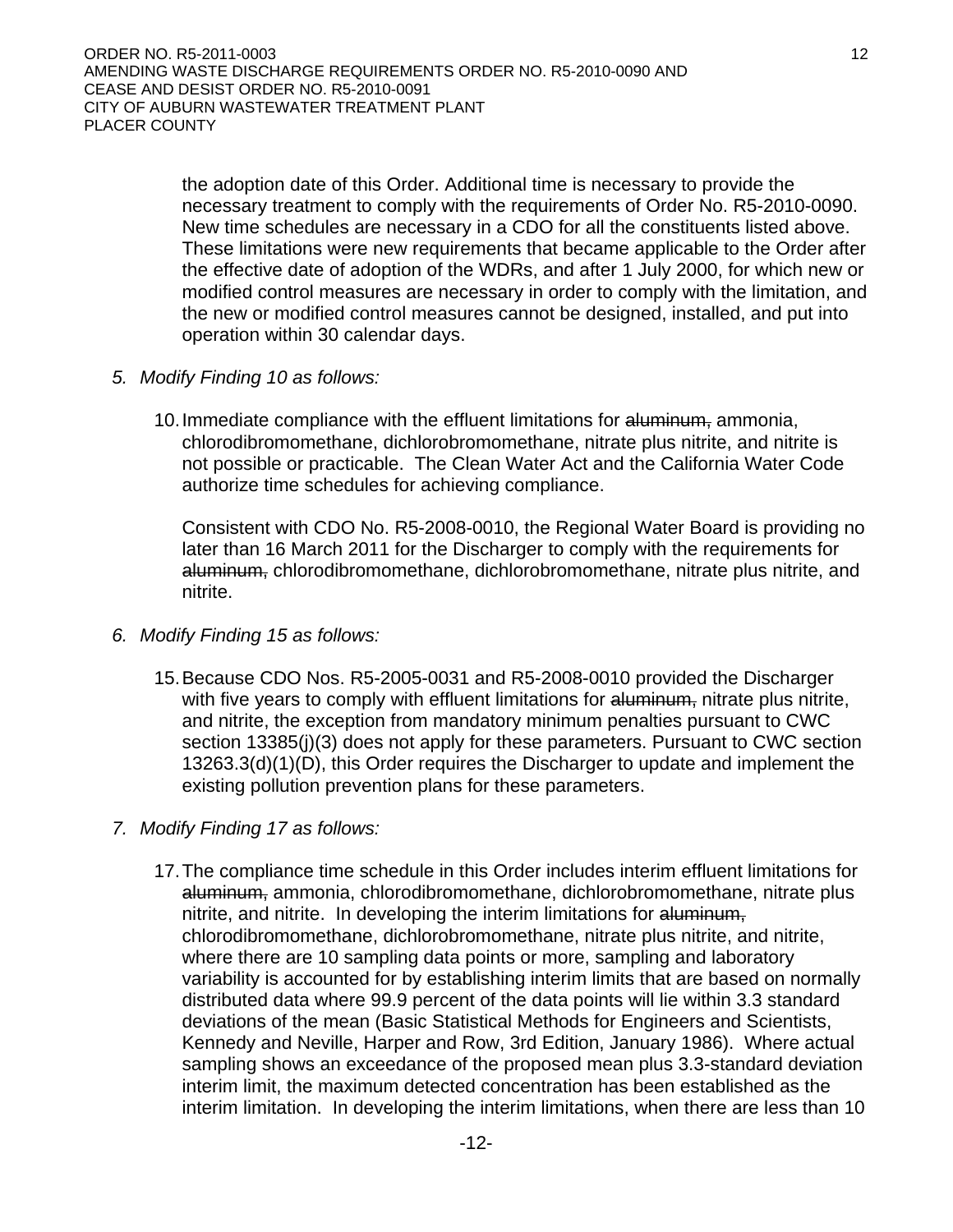sampling data points available, the USEPA Technical Support Document for Water Quality- based Toxics Control ((EPA/505/2-90-001), TSD) recommends a coefficient of variation of 0.6 be utilized as representative of wastewater effluent sampling. The TSD recognizes that a minimum of 10 data points is necessary to conduct a valid statistical analysis. The multipliers contained in Table 5-2 of the TSD are used to determine a maximum daily limitation based on a long-term average objective. In this case, the long-term average objective is to maintain, at a minimum, the current plant performance level. Therefore, when there are less than 10 sampling points for a constituent, an interim limitation is based on 3.11 times the maximum observed effluent concentration to obtain the daily maximum interim limitation (TSD, Table 5-2). The following table summarizes the calculations of the interim performance-based effluent limitations for aluminum,

chlorodibromomethane, dichlorobromomethane, nitrate plus nitrite, and nitrite:

#### **Interim Effluent Limitation Calculation Summary**

| <b>Parameter</b>            | Units     | <b>MEC</b><br>Mean |             |             | Std. Dev.   # of Samples | <b>Interim Maximum Daily</b><br><b>Effluent Limitation</b> |  |  |
|-----------------------------|-----------|--------------------|-------------|-------------|--------------------------|------------------------------------------------------------|--|--|
| Aluminum, Total Recoverable | $\mu q/L$ | 720                | <u> 192</u> | <u> 124</u> | 53                       | <b>720</b>                                                 |  |  |

## *8. Modify Provision 1 as follows:*

1. The Discharger shall comply with the following time schedule to ensure compliance with the final effluent limitations in R5-2010-0090 for aluminum, chlorodibromomethane, dichlorobromomethane, nitrate plus nitrite, and nitrite:

## **Task Date Due**

Within **90 days** after adoption of this Order

**16 March 2011** 

- i. Update and implement Pollution Prevention Plan<sup>1</sup> as specified in CWC Section 13263.3 for aluminum, chlorodibromomethane, dichlorobromomethane, nitrate plus nitrite, and nitrite
- ii. Progress Report<sup>2</sup> **1 December 2010**
- iii. Full compliance with aluminum, chlorodibromomethane, dichlorobromomethane, nitrate plus nitrite, and nitrite effluent limitations

<sup>1</sup> The pollution prevention plan shall be updated and implemented for aluminum, chlorodibromomethane, dichlorobromomethane, nitrate plus nitrite, and nitrite, as appropriate, and shall meet the requirements specified in CWC section 13263.3.

The progress report shall detail what steps have been implemented towards achieving compliance with waste discharge requirements, including studies, construction progress, evaluation of measures implemented, and recommendations for additional measures as necessary to achieve full compliance by the final date.